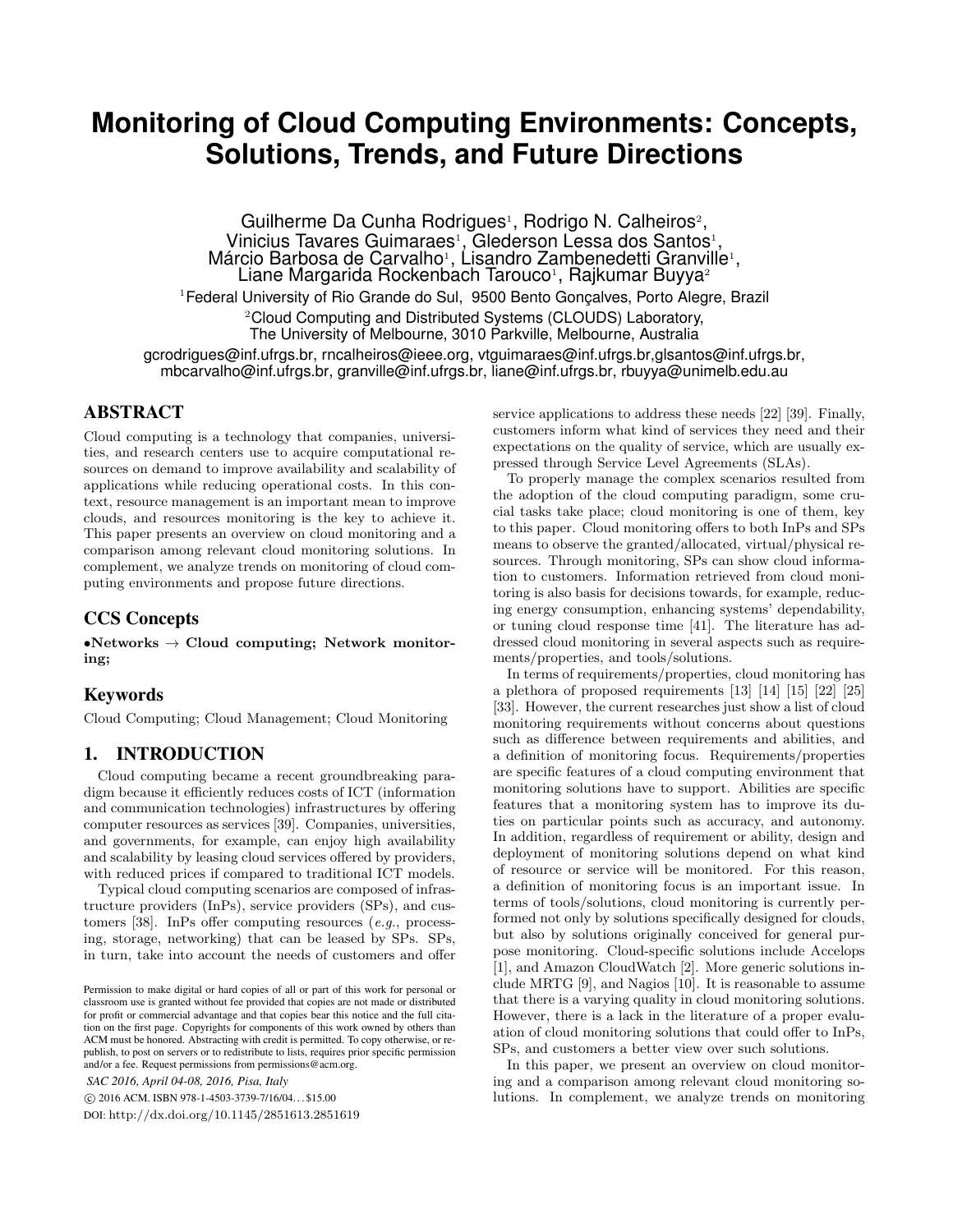cloud computing environments, and propose future directions. The main contributions of this paper are:

- It distinguishes the concepts of cloud monitoring requirements and cloud monitoring abilities;
- It introduces the concept of cloud monitoring focus;
- It compares cloud monitoring solutions;
- It analyzes monitoring trends and future directions in cloud computing environments.

The remaining of this paper is organized as follows. Section 2 discusses relevant concepts for cloud monitoring. Section 3 introduces cloud monitoring focus. A comparison among cloud monitoring solutions is presented in Section 4. Section 5 presents cloud monitoring trends and future directions. Section 6 concludes the paper.

## 2. MONITORING CONCEPTS

Cloud computing environments have introduced features that must be addressed by cloud monitoring systems through requirements. In this section, we highlight some cloud features along with requirements that must be supported by cloud monitoring systems [13] [22] [33]:

- *Scalability:* Scalability is the capacity to improve the performance of the system by increasing the computational resources. In order to fulfill this feature, the monitoring system needs to keep monitoring efficient with a potentially large number of probes;
- Elasticity: Elasticity is the competence to increase and decrease computational resources on demand, according to the goal of a specific application or system. Elasticity aims to improve a cloud computing environment in terms of performance and cost. To support elasticity, the monitoring system needs to track virtual resources created/destroyed by expanding/contracting a cloud and to correctly handle expansion/retraction of the system;
- *Migration:* Migration is the capacity to change the location of computational resources according to the goals of a specific application or system. Migration has provided improvements to users in terms of performance, energy consumption, and costs. In migration, any virtual resource that moves from one physical host to another must be monitored correctly to ensure that no information is lost upon migration, and that the monitoring system is not negatively affected by the potential migration of a monitored resource;

Furthermore, cloud monitoring systems must be able to adapt to the dynamicity and complexity of a cloud computing environment. We highlight below some abilities of cloud monitoring systems [13] [22]:

• Accuracy: Accuracy is the ability of monitoring systems to measure without making mistakes. In cloud computing environments, accuracy is important because SLAs are an intrinsic part of the system; thus, poor performance can lead to financial penalties to InPs and SPs and loss of customers confidence that may damage the reputation of the company and lead to permanent reduction of the customer base;

- Autonomy: In clouds, dynamicity is a key factor because changes are intense and frequent. Autonomy is the ability of a monitoring system to self-manage its configuration to keep itself working in a dynamic environment. Enabling autonomy in a cloud monitoring system is complex, since it requires the ability to receive and manage inputs from a plethora of probes;
- Comprehensiveness: Cloud computing environments encompass several types of resources (e.g., different virtualization resources, different physical resources) and information. Comprehensiveness is the ability of a monitoring system to support several types of resources and information. Therefore, the monitoring system must have the ability to retrieve updated status from different types of resources, several types of monitoring data, and a large number of users.

# 3. MONITORING STRUCTURE

Usually, a cloud has a large number of resources on data centers that are geographically spread. Such resources must be continuously monitored, since cloud entities  $(e.a., SPs,$ InPs) need information related to these resources, mainly for two reasons. Firstly, to evaluate the status of services hosted in the cloud. Secondly, to use information about resources to perform control activities (e.g., allocation, migration).

In general, cloud services are offered in different service models and are composed of different types of resources (e.g., processing, network). The effective management of a cloud depends on complete monitoring of its structure. To provide a complete monitoring, we consider that a cloud monitoring structure is divided into three components defined as: cloud model, monitoring view, and monitoring focus.

- Cloud Model: Clouds are offered on service models. They are Software as a Service (SaaS), when applications ready to be used are provided to customers; Platform as a Service (PaaS), when SPs are offered a platform where applications can be deployed. The InPs controls the allocation of underlying resources, and SPs have only to concern about writing the application; and Infrastructure as a Service (IaaS), where SPs have access to virtual machines where they can install their own platforms and applications [33];
- *Monitoring View:* The view of resources depends on who wants to obtain the information, i.e., InPs, SPs, or customers. InPs are the owners of the infrastructure, and normally are concerned about the infrastructure's correct operation and efficient utilization. InPs may get information about both virtual and physical layers. Besides, InPs can make control activities over the layers. SPs are the guiding support to customers. SPs, in general, can obtain information about the virtual layer, such as response times and latencies observed across different elements of the platform, and how it relates to the performance observed by customers. Customers, in turn, can see information about the high level application/services they are using. Thus, monitoring view must be set so as to cope with different visions to different InPs, SPs, and customers [33];
- Monitoring Focus: Design and implementation of monitoring solutions depend on the type of resource (e.g.,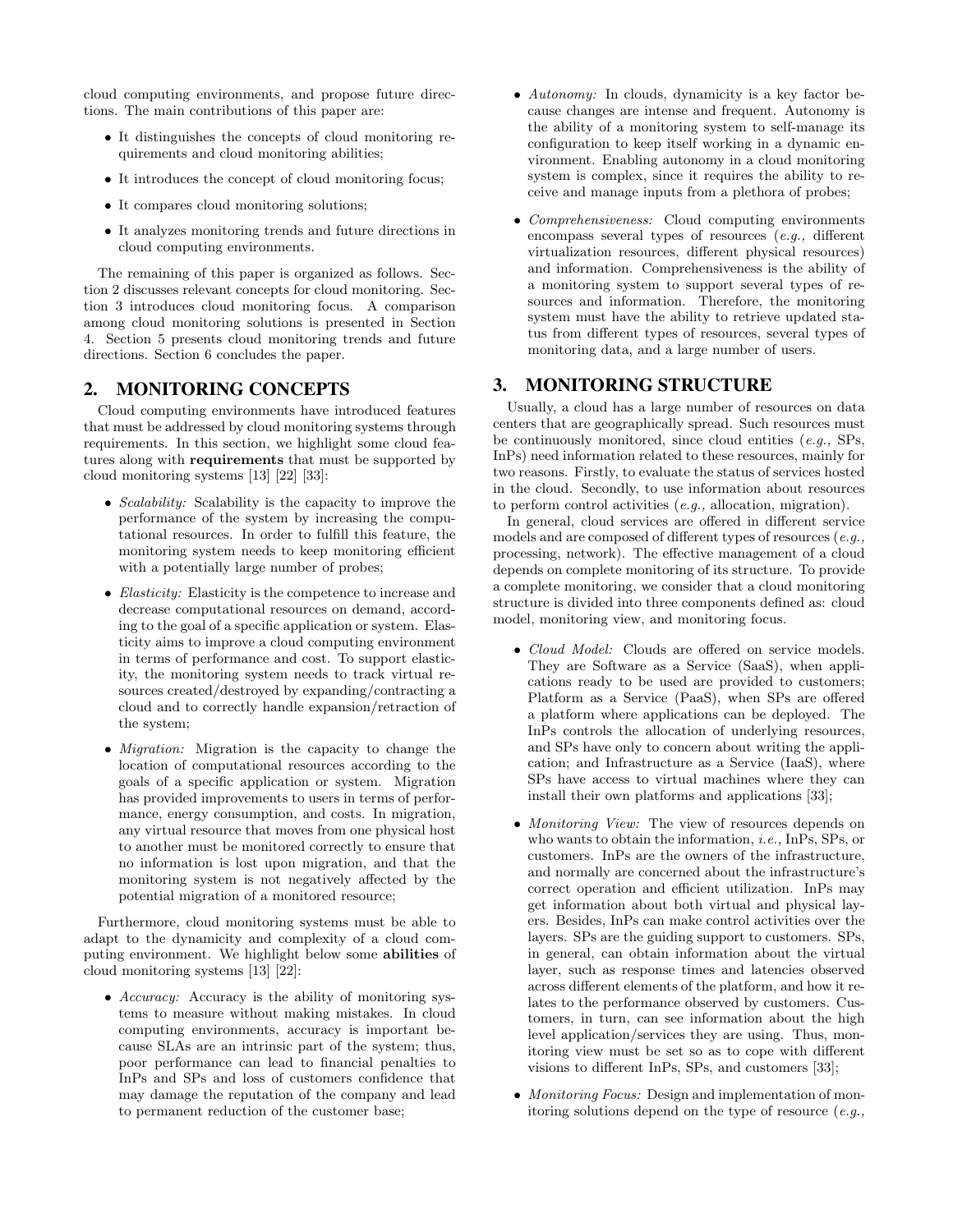

Figure 1: Cloud monitoring structure.

processing, network) or service (e.g., SLA, QoS) to be monitored. Monitoring focus is the goal (resource type or service) defined by a specific monitoring solution or group of monitoring solutions so as to attend the specific requirements of InPs, SPs, and customers. Monitoring focus can be divided using two methods: by cloud model or by goal. The first one refers to the service model: SaaS, PaaS, or IaaS. The second refers to the goal/objective of the monitoring performed by InPs, SPs, or customers (e.g., SLA, billing).

Figure 1 shows a cloud monitoring structure, depicting the cloud models that compose a cloud, monitoring views to both SPs and customers, and monitoring focus. In this scenario, monitoring focus has several goals. In general, these goals are reached by monitoring solutions that are developed to address specific monitoring necessities (specific goal), *i.e.*, monitoring the cloud models and/or achieve monitoring requirements (e.g., SLA, QoS).

In the next subsections, we highlight the main goals of cloud solutions in order to present a landscape to the development of monitoring solutions. The main goals of the solutions are defined according to their cloud model. Furthermore, we discuss research challenges based on specific goals (e.g.,basic metrics, self-configuration) of each model.

#### 3.1 Infrastructure—IaaS

In the IaaS, cloud resources are created on top of the bare hardware, which is often performed with the use of virtualization technologies. At IaaS, monitoring solutions acting on behalf of InPs monitor the actual hardware supporting the infrastructure, whereas SPs aim to get information about the virtual resources that are rented by them.

IaaS is either offered by public IaaS cloud providers such as Amazon EC2 [3], or is built as private clouds by using solutions such as Eucalyptus [34] and OpenNebula [38]. Resources offered at IaaS are typically in the form of virtual machines (e.g., Xen [16]). Virtual machines are composed of resources such as processing, and storage. Therefore, at IaaS, cloud monitoring solutions have goal of monitoring basic metrics (e.g., processor load and network usage) [22] [37].

## 3.2 Platform—PaaS

The PaaS is composed of both, programming environments and execution environments. Commercially, Google App Engine [6], and Heroku [7] are examples of PaaS.

PaaS aims to provide an environment to applications development (e.g., APIs, programming language). Besides, at PaaS services are provided to support the deployment and execution of applications, including features such as fault tolerance, auto scaling, and self-configuration [19] [26] [35].

At PaaS, cloud monitoring provides information to assist a given InP to deal with issues such as self-configuration and fault tolerance management. From a SP perspective, monitoring has the goal of ensuring that the platform is supporting a responsive application, as observed by customers.

# 3.3 Software—SaaS

At SaaS, there are applications of interest to potentially millions of users that are geographically spread. An example of this is online alternatives for typical office applications such as word processors and spreadsheets [39].

Besides, the diversity of applications in clouds is growing. To handle the diversity at SaaS, a cloud monitoring system needs to have unusual abilities such as coping with heterogeneous APIs and coping with different monitoring slices [23]. Additionally, SPs and customers have defined SLAs to regulate the agreement between both. Therefore, SLAs need to be respected and accomplished [18] [19].

# 4. MONITORING SOLUTIONS

We divide monitoring solutions for cloud computing environments in three types: generic solutions, cluster and grid solutions, and cloud-specific solutions.

Generic solutions have been created to monitor computational systems without concerns about specific peculiarities relating to each type of system. These solutions are widely used in computational systems to retrieve information about global hosted resources. However, generic solutions may not be suitable in regards to some specific features of clouds, such as virtualization and server consolidation. Cluster and grid solutions, in turn, where created with these specific domains in mind but they also lack support for cloud-specific features. For this reason, it is required the design and development of cloud-specific solutions.

In the next subsections we review some monitoring solutions. Table 1 shows a summary of the main goal of monitoring solutions presented in this section. Goals are defined according to the most important purpose described in the literature related to each research/solution. Additionally, main ability to each monitoring solution is described.

## 4.1 Generic Monitoring Solutions

Generic monitoring solutions are designed often without a specific context, and therefore are suitable to be used in computational systems in general. Although generic solutions have been usually created before the emergence of cloud computing environments, we can find initiatives to explore the utilization of those solutions in clouds. At clouds, generic solutions can be used to monitor basic metrics (e.g., memory, network). That is the case, for example, of Cacti [4], MRTG [9], and Nagios [10].

Cacti [4] and MRTG [9] are solutions to create RRD-Tool graphs that are usually used to show bandwidth consumption in network links, but that can both plot graphs to any monitoring metric such as processing and storage. Cacti and MRTG, however, do not provide features such as self-configuration or support for discovery to help in their own configuration. In clouds, Cacti and MRTG are used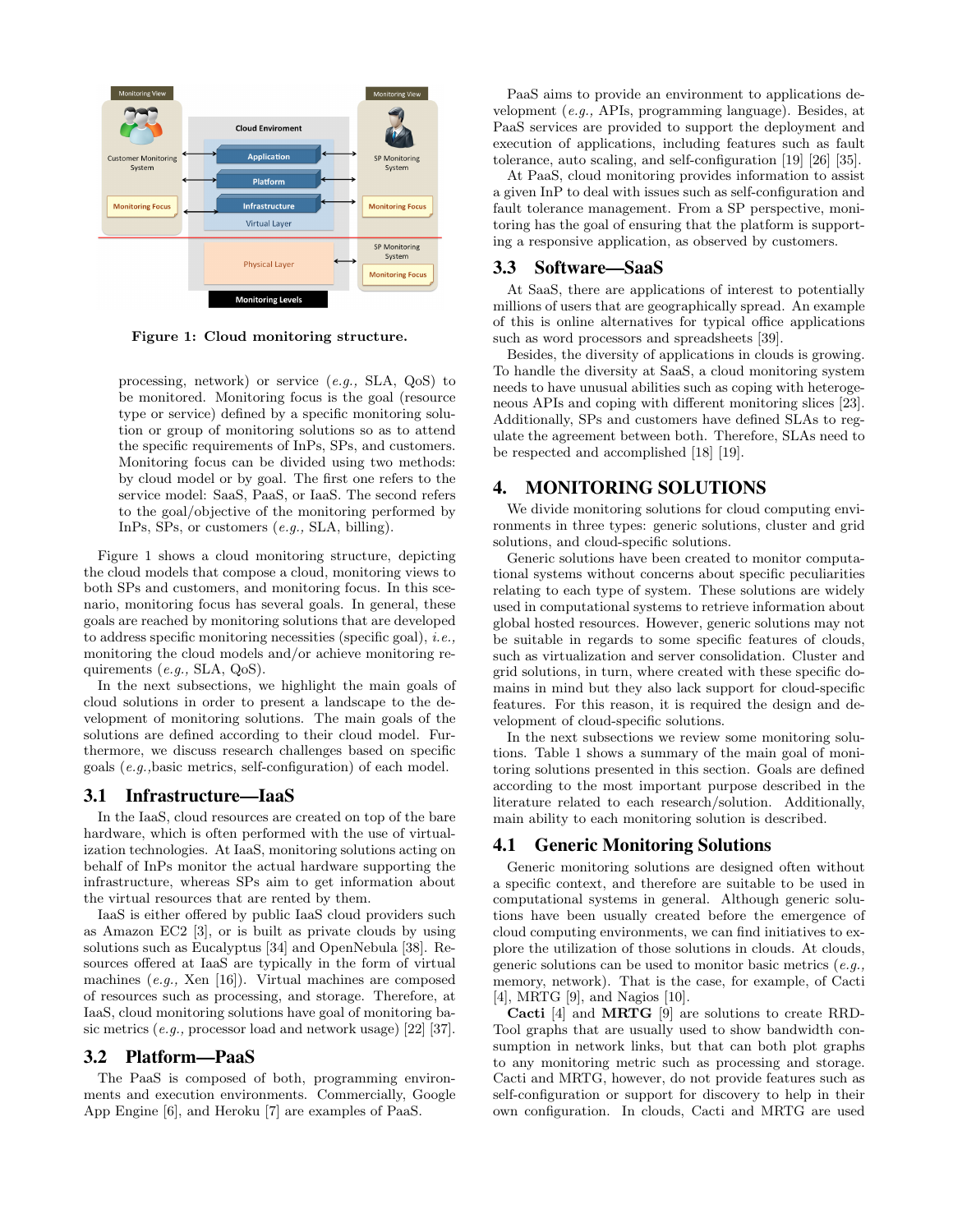| Solution            | Main Goal            | Main Ability      |
|---------------------|----------------------|-------------------|
| Cloudwatch          | <b>Basic Metrics</b> | Accuracy          |
| Zennoss             | <b>IaaS</b>          | Accuracy          |
| Accelops            | Self-Config          | Autonomy          |
| Copperegg           | SaaS                 | Autonomy          |
| Monitis             | SaaS                 | Autonomy          |
| Rackspace           | SaaS                 | Autonomy          |
| <b>PCMONS</b>       | Integrated           | Comprehensiveness |
| <b>CMS</b>          | Integrated           | Comprehensiveness |
| $mOSA\overline{IC}$ | SLA                  | Accuracy          |
| <b>RMCM</b>         | Integrated           | Comprehensiveness |
| <b>MRTG</b>         | <b>Basic Metrics</b> | Accuracy          |
| Cacti               | <b>Basic Metrics</b> | Accuracy          |
| <b>Nagios</b>       | <b>Basic Metrics</b> | Accuracy          |
| FlexACMS            | Integrated           | Comprehensiveness |

Table 1: Monitoring Solutions: Goals and Abilities.

to build graphs from basic metrics and aggregated metrics (e.g., number of cloud slices, amount of available resources).

Nagios [10] is a monitoring tool widely employed in traditional environments. One of Nagios main features is the support for plugins that are used to collect monitoring information from the monitored objects. These plugins can be easily developed and leverage the Nagios 'flexibility' that allows monitoring virtually any type of environment. Therefore, Nagios 'flexibility' allows the development of plugins to collect basic metrics and aggregated metrics in clouds.

Cacti, MRTG, and Nagios do not handle cloud monitoring requirements/abilities such as elasticity and autonomy. For instance, these solutions do not support self-configuration. Thus, new solutions focusing on the requirements of cloud monitoring are required.

#### 4.2 Cluster and Grid Monitoring Solutions

Many monitoring systems were proposed in the literature to handle cluster and grid systems. Monitoring systems specific to clusters include PARMON [20] and RVision [27], whereas grid monitoring systems include GridEye [28] and Ganglia [31].

There are clear overlaps between cluster and grid requirements and cloud requirements. For example, clusters, like clouds, are composed of many machines connected in local networks. However, clusters do not have SLA as a key priority like clouds have; furthermore, clouds strongly depend on virtualization, whereas this is not always the case for clusters. Grids tend to be geographically distributed and belong to autonomous management domains, whereas clouds have a large scale infrastructure managed by a single organization. This is a reality in emerging InterCloud approaches where multiple (potentially distinct) cloud services are aggregated to provide a service to the final customer. Similarly to the cluster case, grid systems do not have SLAs as their key priority, and they tend to be cooperative environments rather than financially-driven services.

#### 4.3 Cloud Specific Monitoring Solutions

Cloud specific monitoring solutions have been created to be used in cloud computing environments. Currently, cloud specific monitoring solutions are designed by academic researches or commercial efforts.

Amazon CloudWatch [2] is a monitoring solution for

Amazon Web Services (AWS). Amazon CloudWatch allows easy handling of basic metrics such as processing and storage. Additionally, it presents several types of statistics and self-configuration. Thus, Amazon CloudWatch is a good solution for users and managers of Amazon clouds, however, it is restricted to AWS products. Other commercial cloud monitoring solutions include Accelops [1], Copperegg [5], Zennoss [12], Monitis [8], and Rackspace Cloud Monitoring [11], that, like CloudWatch, focus on specific proprietary platforms/solutions.

Private Cloud Monitoring Systems (PCMONS) [24] is a monitoring solution for private clouds. PCMONS is an open source solution that uses a layer called Integration to provide homogeneous access to users and managers that manipulate resources in a cloud. It provides a uniform monitoring of infrastructure, independently of type of resource hosted in a cloud. In addition, other monitoring solutions can be used as support and complement PCMONS, promoting an integration among monitoring solutions. On the other hand, the configuration of monitoring must be done manually, which compromises cloud monitoring requirements/abilities such as scalability, and autonomy.

Cloud Management System (CMS) [29] aims to provide a monitoring solution based on RESTful Web Services. CMS employs REST to allow the development and integration of monitoring solutions. The REST system can design monitoring elements (e.g., network). The Get method in REST can replace the operations of monitoring. Because REST is widely used for web services in research centers and commercial applications [32], CMS can be integrated with other solutions, services, and technologies that use REST.

Runtime Model for Cloud Monitoring (RMCM) [37] aims to monitor resources through abstract models, making possible homogeneous handling of heterogeneous resources. In this way, it is possible to work with different resources, such as platforms and virtual systems in a same approach. In addition, it generates customized models according to the needs of each agent that integrates a cloud. These models have been defined as model for operators, model for developers, and model for users. However, it requires a constant update of monitoring resources in order to maintain the model consistent. The main disadvantage of this solution is related to the manual installation and configuration of specific agents. For this reason, cloud monitoring requirements/abilities such as scalability, migration, and autonomy are compromised.

The System of monitoring/warning that operates over the mOSAIC [35] platform generates warnings when a SLA is in risky conditions, in other words, the monitoring system observes SLA rules and when they are close to being violated, a message is send to managers. It is a simple and efficient method to maintain control over monitoring resource.

Flexible Automated Cloud Monitoring Slices (Flex-ACMS) [23] aims to integrate several monitoring solutions to provide a comprehensive cloud solution. FlexACMS allows cloud administrators to automatically configure monitoring solutions, providing flexibility and dynamicity to cloud providers. Flexibility and dynamicity improve operational aspects of cloud providers such as billing and SLA. To reach such automatic configuration, FlexACMS is based on rules defined by cloud administrators that determinate the metrics that must be monitorated on each cloud slice and what monitoring solutions must be used to monitor each slice.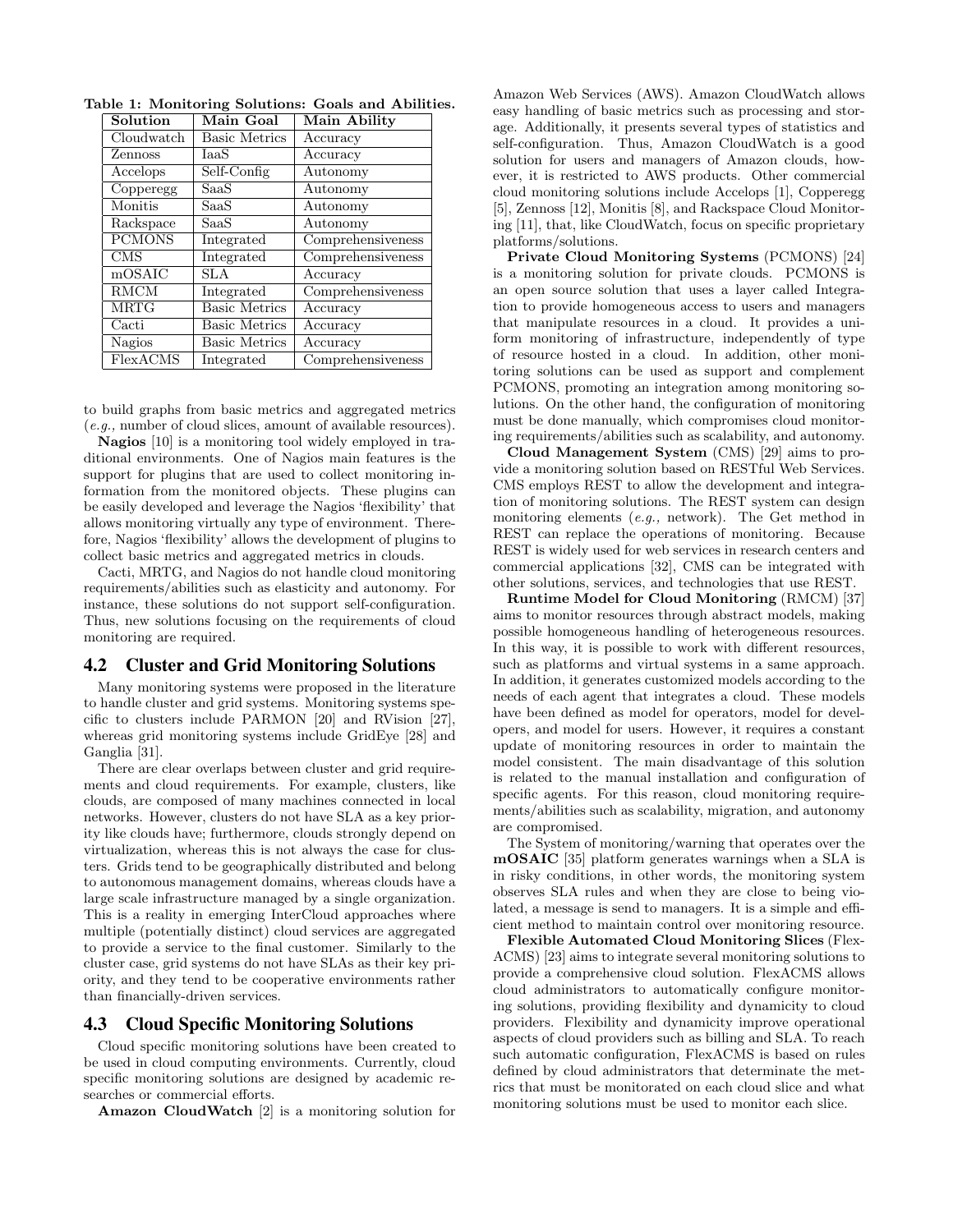# 5. TRENDS AND FUTURE DIRECTIONS

Monitoring plays an important role in cloud computing and enables the delivery of services meeting agreed contracts/SLAs. Currently, there are several solutions with different purposes of monitoring such as target application, basic metrics, and target infrastructure. However, some areas in cloud computing environments are growing, and represent trends of research on monitoring. Therefore, research opportunities for monitoring in clouds have emerged. In this scenario, we highlight as open research opportunities in cloud computing integrated monitoring and energy efficiency.

Integrated monitoring is a trend for two main reasons. First, there are several consolidated monitoring solutions that integrate themselves is a natural way. Second, there are sundry goals to monitoring solutions depending on the service model and the role of the monitor  $(e.g., \text{ InP, or SP}).$ Thus, design and development of an overall monitoring solution is a hard task. Additionally, integrated monitoring is a goal of recent developments in the area of cloud monitoring (e.g., PCMONS [24] and RMCM [37]).

Furthermore, there is a trend in cloud computing towards energy management, green computing, and reduction of operational costs. Actually, it confirms a trend towards energy efficiency. This is evidenced by recent work such as Beloglazov et al.  $[17]$ , Rodero et al.  $[36]$ , and Wang et al.  $[40]$ . In this context, monitoring is paramount to enable reduced energy consumption without compromising application performance and SLAs.

The aforementioned issues are generic, *i.e.*, they are enforced for all cloud models. To be more specific, we present below trends and future directions to each cloud model.

In the IaaS model, monitoring issues such as energy efficiency [17] [21] and integrated monitoring [24] [30] are especially important. Energy efficiency concerns about reasonable consumption of power to operate the service. It aims to reduce the power waste. Integrated monitoring has concerns about integration of several monitoring solutions that operate in a cloud computing environment. It aims to develop comprehensive cloud monitoring solutions or promote integration among monitoring solutions.

In the context of IaaS monitoring, open challenges include translation of higher services objectives in effective lower-level metrics as observed in the infrastructure layer, virtualization and multi-tenancy-aware monitoring, and comprehensive monitoring solutions.

In the PaaS model, a gap exists in self-configuration. Self-configuration has addressed adaptation of cloud monitoring solutions to features such as dynamicity and elasticity. However, to support these features, cloud monitoring solutions demand more resources from infrastructure to cater for SLAs. Therefore, an emerging issue in the area of PaaS monitoring concerns improved techniques for selfconfiguration to reach a suitable balance between consumption of infrastructure resources and SLA constraints.

In the SaaS model, because of the diversity of customers, applications, and SLAs, cloud monitoring systems must handle different scenarios. There are different customer profiles with different SLAs using different applications. The monitoring system needs to correctly identify the customers and ensure that privileged customers are actually getting better service than regular customers.

In this scenario, emerging research questions include how to fulfill SLAs without being invasive (impairing other SLAs), and how to improve the profit of SPs without compromising quality of service to customers.

Additionally, when a cloud monitoring system aims to accomplish a specific requirement, it is usually negatively or positively affected by other requirements. Therefore, the development of monitoring systems focused on clouds aims at improving specific aspects of cloud operation, providing partial solutions for cloud monitoring. Thus, the balance among cloud monitoring requirements is a challenging and important trend. Regarding abilities, it is important to develop solutions that can be integrated. Thereby, cloud monitoring solutions designed to cope with specific abilities could be complemented by other solutions, resulting in a complete solution for cloud monitoring.

Finally, several gaps remain and there are several challenging research directions to be explored such as creation of comprehensive monitoring solutions, improved techniques for self-configuration, translation of higher service objectives in effective lower level metrics as observed in the infrastructure layer, and unintrusive accomplishment of SLAs.

# 6. CONCLUSIONS

In this paper, we presented an overview on cloud monitoring aiming to distinguish the concepts of cloud monitoring requirements and cloud monitoring abilities. We also introduced the concept of cloud monitoring focus.

Moreover, we presented a comparison among cloud monitoring solutions and discussed trends and future directions in the area to predict a future landscape in order to assist the design and development of new cloud monitoring solutions.

# 7. REFERENCES

- [1] Accelops. http://www.accelops.com/. Jun, 2015.
- [2] Amazon CloudWatch. http://aws.amazon.com. Jul,2015.
- [3] Amazon elastic compute cloud: Ec2. http://aws.amazon.com/ec2/. Jun,2015.
- [4] Cacti. http://www.cacti.net. May, 2015.
- [5] Copperegg. http://copperegg.com/. Jul, 2015.
- [6] Google App Engine. https://cloud.google.com/products/. Jun, 2015.
- [7] Heroku. https://www.heroku.com/. May, 2015.
- [8] Monitis. http://portal.monitis.com. Jun, 2015.
- [9] Multi Router Traffic Grapher MRTG. http://www.mrtg.com/. Jun, 2015.
- [10] Nagios. http://www.nagios.org/. Jun, 2015.
- [11] Rackspace: cloud monitoring. http://www.rackspace.com. Jun, 2015.
- [12] Zennoss: cloud monitoring. http://www.zenoss.com. Jun, 2015.
- [13] G. Aceto, A. Botta, W. De Donato, and A. Pescapè. Survey cloud monitoring: A survey. Computer Networks, 57(9):2093–2115, June 2013.
- [14] J. G. Aguado. Monpaas: An adaptive monitoring platform as a service for cloud computing infrastructures and services. IEEE Transactions on Services Computing, 99(PrePrints):1, 2014.
- [15] K. Alhamazani, R. Ranjan, K. Mitra, F. A. Rabhi, S. U. Khan, A. Guabtni, and V. Bhatnagar. An overview of the commercial cloud monitoring tools: